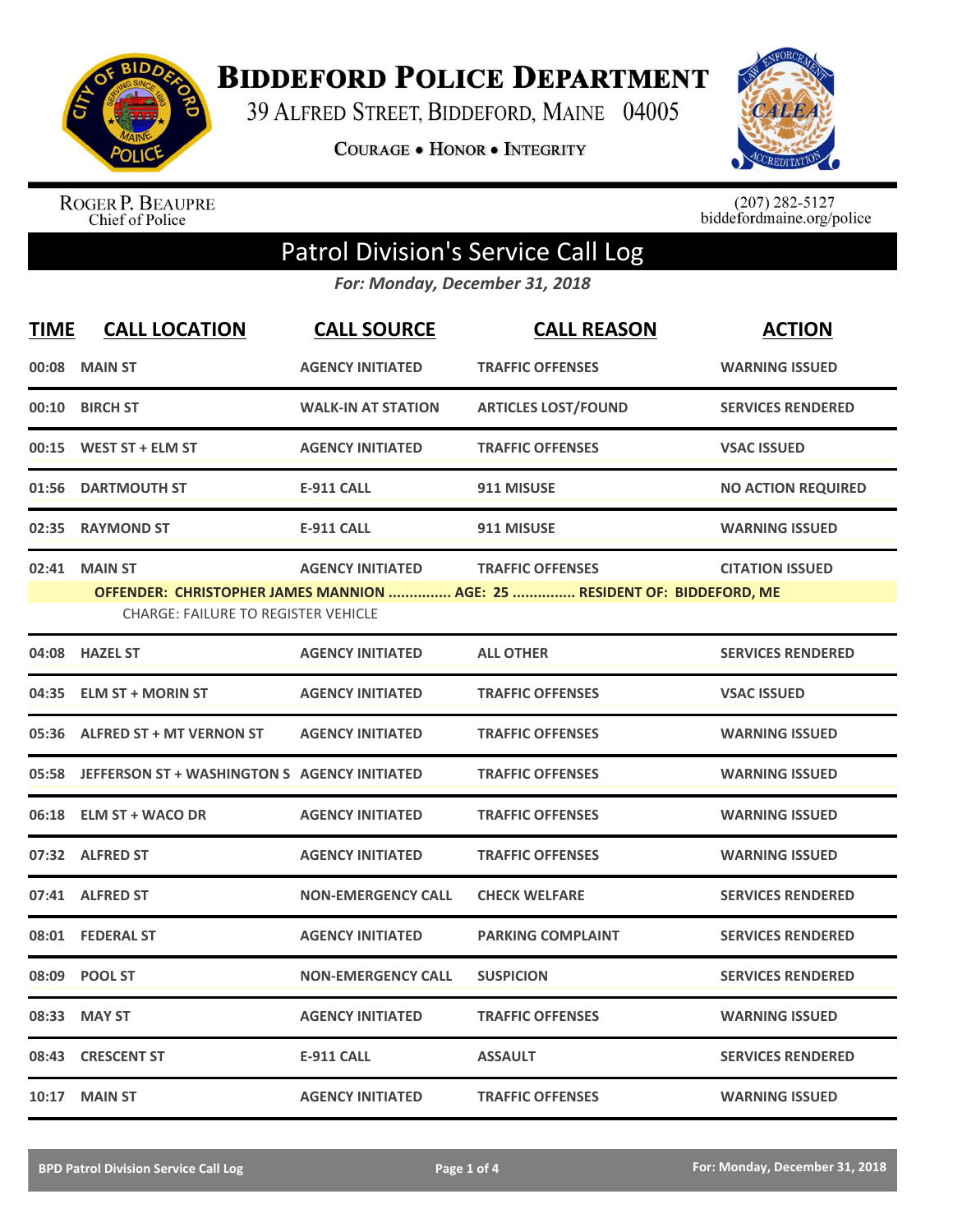| <b>TIME</b> | <b>CALL LOCATION</b>                                               | <b>CALL SOURCE</b>        | <b>CALL REASON</b>                                                                                      | <b>ACTION</b>                |
|-------------|--------------------------------------------------------------------|---------------------------|---------------------------------------------------------------------------------------------------------|------------------------------|
|             | <b>10:18 GRANITE ST</b>                                            | <b>NON-EMERGENCY CALL</b> | <b>MESSAGE DELIVERY</b>                                                                                 | <b>SERVICES RENDERED</b>     |
|             | 10:51 FRANKLIN ST<br><b>CHARGE: VIOLATING CONDITION OF RELEASE</b> | <b>E-911 CALL</b>         | <b>VIOL OF BAIL CONDITIONS</b><br>OFFENDER: JONATHAN BENIDICT DOWD  AGE: 27  RESIDENT OF: BIDDEFORD, ME | <b>CITATION ISSUED</b>       |
|             | 10:53 ALFRED ST                                                    | <b>WALK-IN AT STATION</b> | <b>COURT ORDERED CHECK IN</b>                                                                           | <b>SERVICES RENDERED</b>     |
|             | 10:55 MAIN ST                                                      | <b>AGENCY INITIATED</b>   | <b>TRAFFIC OFFENSES</b>                                                                                 | <b>WARNING ISSUED</b>        |
|             | 11:10 ALFRED ST                                                    | <b>AGENCY INITIATED</b>   | <b>TRAFFIC OFFENSES</b>                                                                                 | <b>VSAC ISSUED</b>           |
|             | 11:30 ALFRED ST                                                    | <b>AGENCY INITIATED</b>   | <b>TRAFFIC OFFENSES</b>                                                                                 | <b>VSAC ISSUED</b>           |
|             | 11:32 GRAHAM ST + HARDING ST                                       | <b>E-911 CALL</b>         | 911 MISUSE                                                                                              | <b>WARNING ISSUED</b>        |
|             | 11:51 POMERLEAU ST                                                 | <b>E-911 CALL</b>         | 911 MISUSE                                                                                              | <b>NO ACTION REQUIRED</b>    |
|             | 12:48 BACON ST                                                     | <b>AGENCY INITIATED</b>   | <b>WARRANT ARREST</b>                                                                                   |                              |
|             | 13:03 HILL ST                                                      | <b>AGENCY INITIATED</b>   | <b>TRAFFIC OFFENSES</b>                                                                                 | <b>WARNING ISSUED</b>        |
|             | 13:24 WASHINGTON ST                                                | <b>NON-EMERGENCY CALL</b> | <b>CIVIL COMPLAINT</b>                                                                                  | <b>NO VIOLATION</b>          |
|             | 13:39 ALFRED ST                                                    | <b>NON-EMERGENCY CALL</b> | <b>COURT ORDERED CHECK IN</b>                                                                           | <b>NO ACTION REQUIRED</b>    |
|             | 13:40 ALFRED ST                                                    | <b>AGENCY INITIATED</b>   | <b>TRAFFIC OFFENSES</b>                                                                                 | <b>WARNING ISSUED</b>        |
|             | 13:56 HAZEL ST                                                     | <b>E-911 CALL</b>         | ATTEMPTED/THREATENED SUICIDE TRANSPORT TO HOSPITAL                                                      |                              |
|             | 13:59 GRAHAM ST                                                    | <b>AGENCY INITIATED</b>   | <b>TRAFFIC OFFENSES</b>                                                                                 | <b>VSAC ISSUED</b>           |
|             | 14:16 LAMBERT ST + ALFRED ST                                       | <b>AGENCY INITIATED</b>   | <b>TRAFFIC OFFENSES</b>                                                                                 | <b>WARNING ISSUED</b>        |
|             | 14:17 SOUTH ST                                                     | <b>AGENCY INITIATED</b>   | <b>PARKING COMPLAINT</b>                                                                                | <b>SERVICES RENDERED</b>     |
|             | 14:22 MAIN ST                                                      | <b>OTHER</b>              | <b>PAPERWORK</b>                                                                                        | <b>SERVICES RENDERED</b>     |
|             | 14:25 PIERSONS LN                                                  | <b>OTHER</b>              | <b>PAPERWORK</b>                                                                                        | <b>SERVICES RENDERED</b>     |
|             | 14:25 MEDICAL CENTER DR                                            | <b>E-911 CALL</b>         | 911 MISUSE                                                                                              | <b>REFERRED OTHER AGENCY</b> |
|             | 14:34 ALFRED ST                                                    | <b>OTHER</b>              | <b>PAPERWORK</b>                                                                                        | <b>SERVICES RENDERED</b>     |
|             | 14:39 ALFRED ST                                                    | <b>NON-EMERGENCY CALL</b> | <b>DOMESTIC COMPLAINTS</b>                                                                              | <b>REPORT TAKEN</b>          |
|             | <b>15:04 ANDREWS RD</b>                                            | <b>E-911 CALL</b>         | 911 MISUSE                                                                                              | <b>REFERRED OTHER AGENCY</b> |
|             | 15:32 PIERSONS LN                                                  | <b>AGENCY INITIATED</b>   | <b>PAPERWORK</b>                                                                                        | <b>SERVICES RENDERED</b>     |
| 15:35       | <b>MILE STRETCH RD</b>                                             | <b>AGENCY INITIATED</b>   | <b>TRAFFIC OFFENSES</b>                                                                                 | <b>WARNING ISSUED</b>        |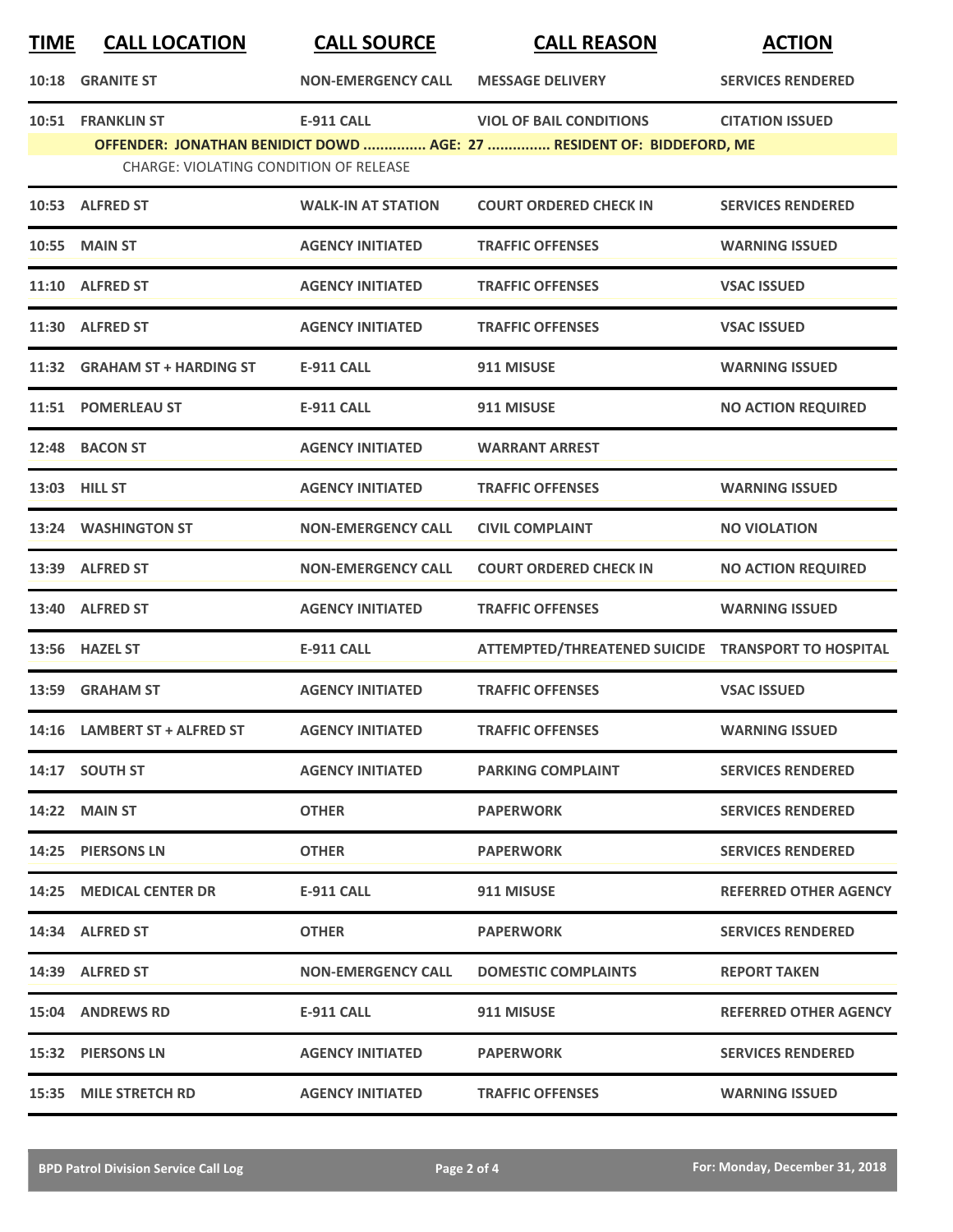| <b>TIME</b> | <b>CALL LOCATION</b>                                      | <b>CALL SOURCE</b>                | <b>CALL REASON</b>                                                                               | <b>ACTION</b>                |
|-------------|-----------------------------------------------------------|-----------------------------------|--------------------------------------------------------------------------------------------------|------------------------------|
|             | 15:45 ALFRED ST                                           | <b>AGENCY INITIATED</b>           | <b>COURT ORDERED CHECK IN</b>                                                                    | <b>SERVICES RENDERED</b>     |
|             | 16:04 SOUTH ST + MT PLEASANT ST                           | <b>AGENCY INITIATED</b>           | <b>TRAFFIC OFFENSES</b>                                                                          | <b>VSAC ISSUED</b>           |
|             | 16:23 SOUTH ST                                            | <b>AGENCY INITIATED</b>           | <b>TRAFFIC OFFENSES</b>                                                                          | <b>VSAC ISSUED</b>           |
|             | 16:29 GREEN ST                                            | <b>E-911 CALL</b>                 | <b>SUSPICION</b>                                                                                 | <b>UNABLE TO LOCATE</b>      |
|             | 16:36 ELM ST<br><b>CHARGE: CRIMINAL TRESPASS</b>          | <b>NON-EMERGENCY CALL</b>         | <b>TRESPASSING</b><br>OFFENDER: SHAUN EDMUND SPENCER  AGE: 49  RESIDENT OF: BIDDEFORD, ME        | <b>CITATION ISSUED</b>       |
|             | 16:44 ALFRED ST                                           | <b>OTHER</b>                      | <b>PARKING WANRINGS</b>                                                                          | <b>WARNING ISSUED</b>        |
|             | 16:59 CLIFFORD ST                                         | <b>NON-EMERGENCY CALL</b>         | <b>POLICE INFORMATION</b>                                                                        | <b>REFERRED OTHER AGENCY</b> |
|             | 17:00 ALFRED ST<br><b>CHARGE: WARRANT ARREST</b>          | WALK-IN AT STATION WARRANT ARREST | OFFENDER: MICHELLE MAE KELLEY  AGE: 41  RESIDENT OF: CASCO, ME                                   | <b>ARREST(S) MADE</b>        |
|             | 17:20 ELM ST                                              | <b>AGENCY INITIATED</b>           | <b>TRAFFIC OFFENSES</b>                                                                          | <b>WARNING ISSUED</b>        |
|             | 17:28 POOL ST                                             | <b>NON-EMERGENCY CALL</b>         | <b>ANIMAL COMPLAINT</b>                                                                          | <b>NO ACTION REQUIRED</b>    |
|             | 17:33 ALFRED ST                                           | <b>E-911 CALL</b>                 | 911 MISUSE                                                                                       | <b>NO ACTION REQUIRED</b>    |
|             | 17:47 DARTMOUTH ST                                        | <b>E-911 CALL</b>                 | 911 MISUSE                                                                                       | <b>NO ACTION REQUIRED</b>    |
|             | 18:12 BIRCH ST                                            | <b>NON-EMERGENCY CALL</b>         | <b>MESSAGE DELIVERY</b>                                                                          | <b>SERVICES RENDERED</b>     |
|             | 19:51 ALFRED ST<br><b>CHARGE: MINOR POSSESSING LIQUOR</b> | <b>AGENCY INITIATED</b>           | <b>LIQUOR LAW VIOLATION</b><br>OFFENDER: STEVEN COLE BAILEY  AGE: 20  RESIDENT OF: BIDDEFORD, ME | <b>CITATION ISSUED</b>       |
|             | 20:02 BACON ST                                            | <b>NON-EMERGENCY CALL</b>         | <b>PARKING COMPLAINT</b>                                                                         | <b>PARKING TICKET ISSUED</b> |
| 20:29       | <b>BUZZELL RD</b>                                         | <b>NON-EMERGENCY CALL</b>         | <b>FIREWORKS COMPLAINT</b>                                                                       | <b>UNFOUNDED</b>             |
|             | 20:39 SOUTH ST                                            | <b>AGENCY INITIATED</b>           | <b>TRAFFIC OFFENSES</b>                                                                          | <b>WARNING ISSUED</b>        |
|             | 20:58 POOL ST                                             | <b>E-911 CALL</b>                 | <b>FIREWORKS COMPLAINT</b>                                                                       | <b>UNFOUNDED</b>             |